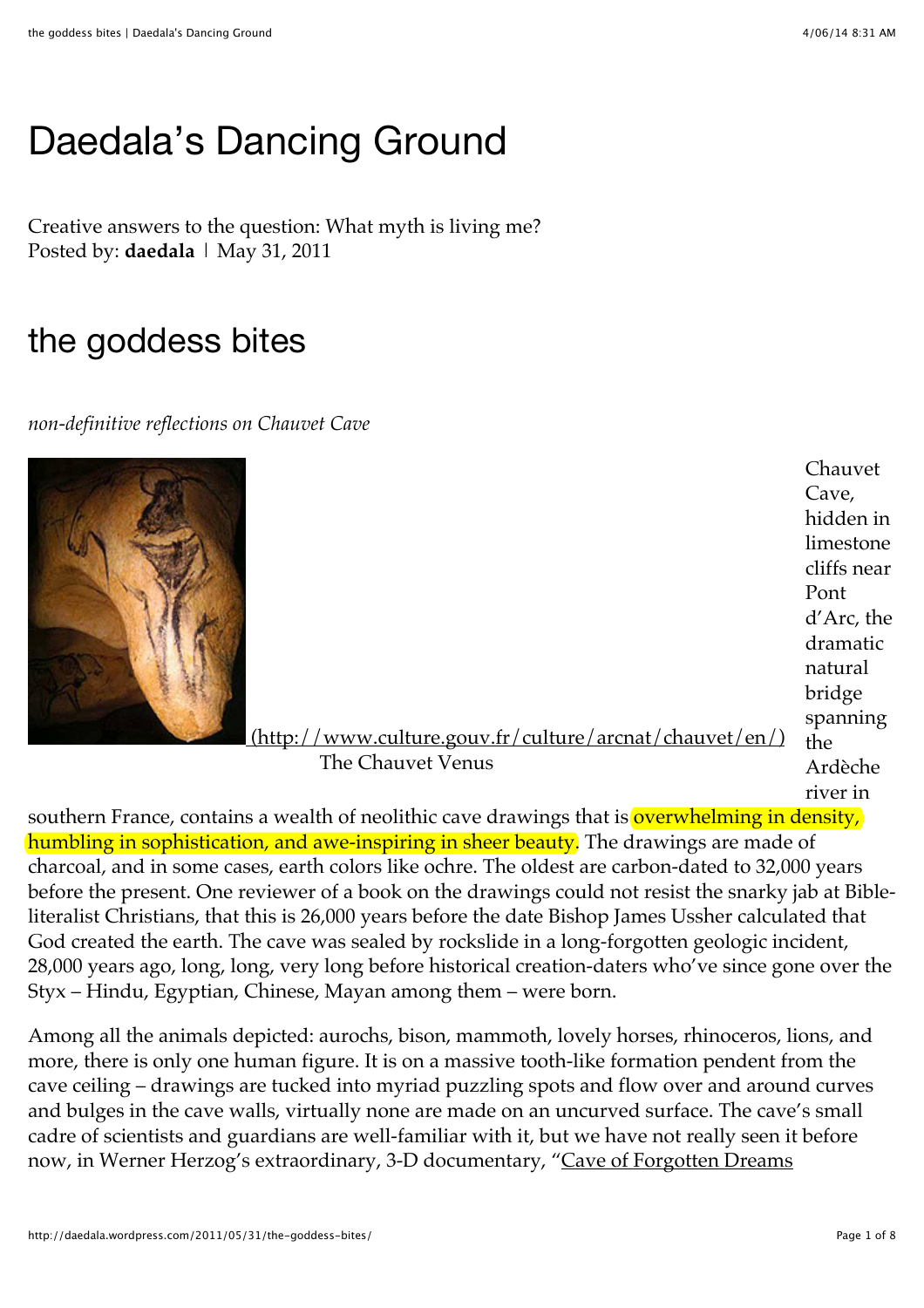$(\text{http://www.wernerherzog.com/index.php?id=64})$ " for which a camera was hung on a pole, above a strictly protected portion of cave floor, to see the side of the formation usually hidden even from the very few permitted inside.

The



 [\(http://www.culture.gouv.fr/culture/arcnat/chauvet/en/\)](http://www.culture.gouv.fr/culture/arcnat/chauvet/en/) Isolated sketch of Chauvet Venus

identification of the figure is tricky. Like so many of the animal figures, the supposed human one is overlapped with another figure or figures, notably the recognizable head and back of a bull. The human figure is partial, presumably seen from the front: really only two oddly curving legs bent at the knee, and an exaggerated triangle of Venus between the legs, with the distinct labial cleft characteristic of so many neolithic statuettes. Some closest to the cave and its images are quick to point out the connections between woman and bull so familiar from mythology: Pasiphae mating with the sacrificial bull of Poseidon to produce the bull-headed Minotaur, Zeus in the form of a bull carrying off the maiden who will give her name to Europa, the continent which is home to this miraculous art. As old as we thought it was, the story is perhaps far older. We also assume that, among the careful and thorough study of the drawings made since the cave was discovered in 1991, it can be demonstrated that no similar image exists, that none of the animals represented look at all like these parts. But is it even a human sketch? Is it indeed the Goddess?

A look at any of the neolithic 'goddesses' gives the identification a strong justification. The figures have very large breasts, round bellies, and the prominent pubic V with a cleft clearly representing female sex. They could represent pregnancy. Some even have sketchy arms with hands resting over their swollen breasts or bellies, a gesture as touching as when one sees a pregnant woman anywhere, resting her hands on her belly. How human that gesture is! The breasts are very large and pendulous. Given the deepest nature of the cosmos and the planet we occupy, these images could hardly refer to anything more fundamental than fertility, the absolute power of life. And, in association with drawings and figures of animals, so beautifully rendered, possibly an acknowledgement, perhaps, just perhaps, even a prayer, a meditation, on the pulsing, bloody,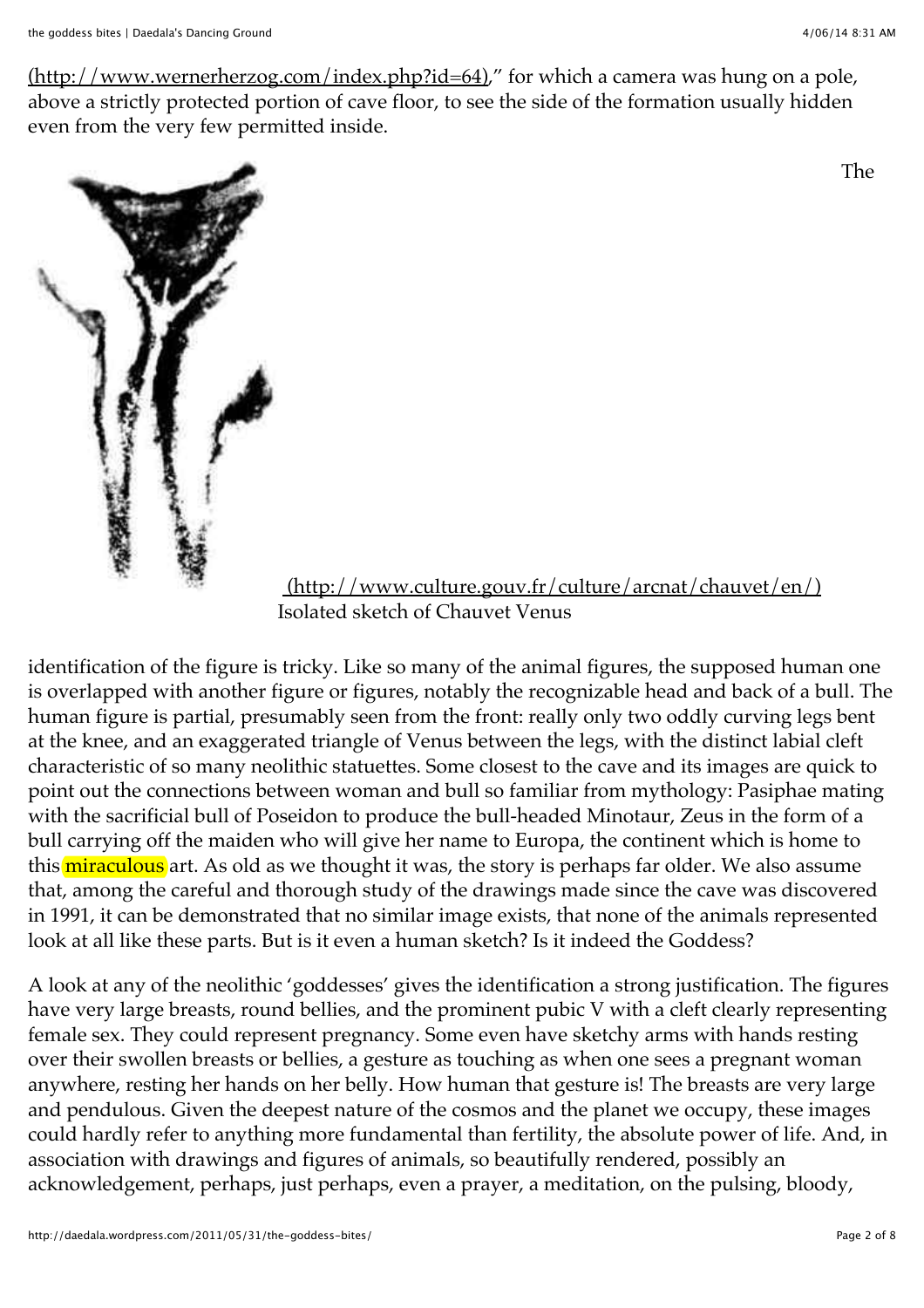milky, fleshy, even



(http://daedala.files.wordpress.com/2011/05/willendorf.jpg) Venus of Willendorf

incestuous, link between human and animal life. (Take *that*, you fundamentalists!)

I am old enough that the first inklings of the presence of the Goddess came to me at the time a [movement was fomenting among some feminists.](http://www.rianeeisler.com/chalice.htm) *The Chalice and the Blade (http://www.rianeeisler.com/chalice.htm)* had just been published, and its author, Riane Eisler, described a peaceable, "partnership" model that existed in neolithic societies, nurtured and guided by feminine power, evidenced by archaeological remains in the earliest discovered settlements, cities and temples, I was electrified. It changed definitively the way I saw the world. Eisler's passionate, forceful book also directed the as-yet unfocused feminist rage I felt toward the "dominator" model of the Bronze Age Kurgan horse invaders, who shattered the matriarchal peace forever and imposed the dire, death-worshipping patriarchy we've lived under ever since.

Eisler's book was based on the work of [Marija Gimbutas \(http://www.marijagimbutas.com/\),](http://www.marijagimbutas.com/) an archaeologist born in Lithuania who opened new sites in Eastern Europe and used her findings to reinterpret previously uncovered material. I read Gimbutas' work hungrily, grateful for a female interpreter who cast new light in a field dominated by males. Though I hopefully followed the prodigiously documented arguments she made for an "Old Europe" that worshipped the Goddess, many of the images she used, very often of artifacts she herself uncovered by digging, never added up to the same sum for me. As much as I wanted to be, I did not find myself completely persuaded. More recently, Gimbutas' interpretive leaps have been seriously queried [by other scientists \(http://www.suppressedhistories.net/articles/eller2.html\), not always male.](http://www.suppressedhistories.net/articles/eller2.html)

Still, I loved the sheer number of female figures that had lain in the earth for millennia; there are no doubt many more waiting to be uncovered. What I did not love was that these Goddesses had no heads, or if they did, no faces. Many are so obese that I cannot imagine a female living in the late Ice Age could look like that without being kept confined in a cave and force-fed bonbons for a lifetime. And, would women, no matter how matriarchal, never appreciatively model the image of a male love partner? As for the fundamental power of the fecund female, all animal life closest to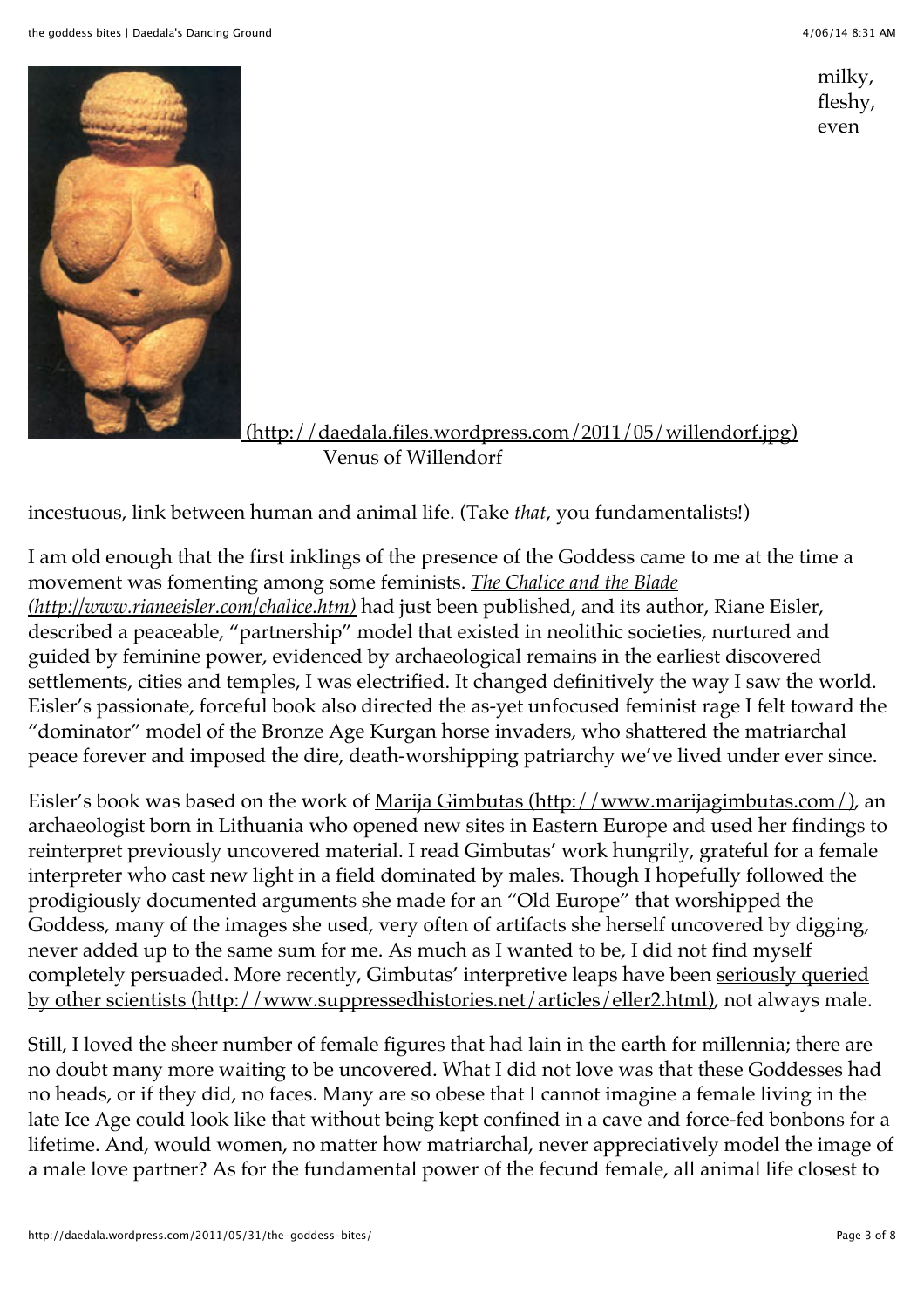

Gravettian Venus

us emerges from the same door. Still, people living so close to the wild would never fail to notice that fertility in most animals, and certainly in mammals like the beautiful lions and bison, is a twoway engagement, and that unfucked females do not bear. Ancient people figured out the precession of the moon. They were hardly unobservant, nor, as the drawings so beautifully attest, stupid. That many ancient female deities and powers are associated with bulls, or snakes, makes perfect sense to me. Just yesterday I saw a rattlesnake rising alongside a boulder, slowly, deliberately, and gracefully seeking prey in a cleft of rock. It was a perfect image of phallus, the beautiful word for an erect penis.

Breathtakingly powerful goddesses exist in many ancient mythologies. Yet even in many of the places in which the goddesses are still worshipped, I see no evidence that living, breathing women and their children were also revered, or treated at best with anything other than casual brutality. Instead, they have far too often been raped, abused, murdered. A father cannot know a child is his the way a mother indisputably knows what child is hers. The happiest see their own faces in the child, especially if it lives long enough. But, males of many species kill their rivals' offspring. A father never really knows if a child carries his own selfish genes or not. A shockingly high number of deaths of women in India is fiery; houses set afire, acid thrown. A study in Maryland within the past decade found that the greatest cause of the deaths of pregnant women in the U.S., next to organic complications of pregnancy that still persist in an age of social and medical advancement, however politically compromised, is homicide. To me, the ancient female images have more than a whiff of the revolting taint of snuff pornography. If the urge to perpetuate one's own genetic package drives so much of nature, when could a Goddess — a female image of life — have ever subdued the rampant river-god in the blood of the human species?

Why, when surrounded by such lovingly drawn portrait heads, in which one can read the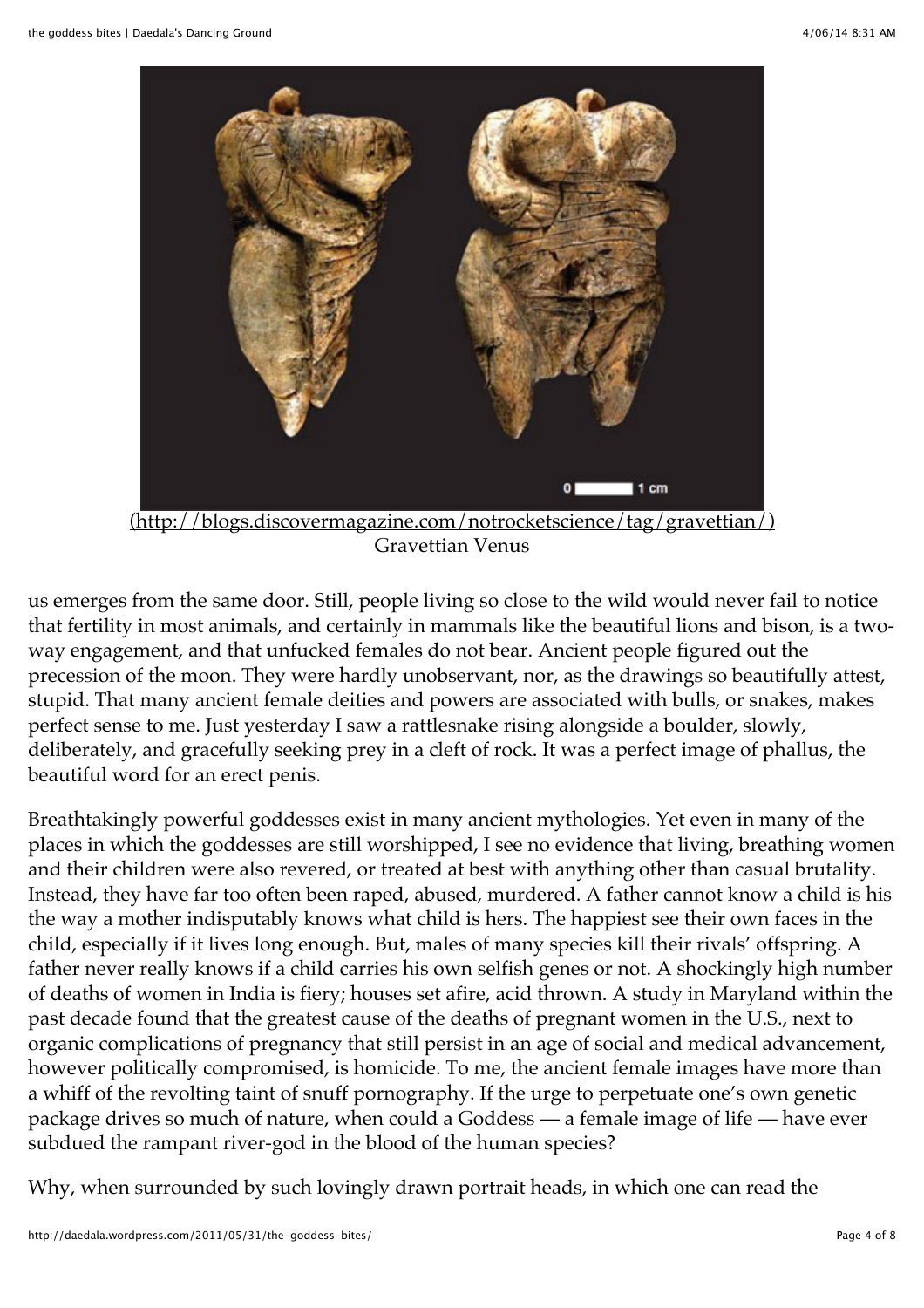

Chauvet Horses

individual traits of a horse, or a male and female lion hunting together, and the bull so nearby, would the one human figure amid the riches of Chauvet, a female, lack a head?

I do not believe in the patriarchs' vicious sky God (nor have I ever forgiven his benighted, hateful believers – especially the females), but I am not a convert of the Goddess.

I didn't quite get it then, that, like so many of my contemporaries, I was searching for the feminine face of god. I still am. I want godhead in my image, not a man's; not a bursting, headless blowup doll, not a harridan or witch, not a sorrowful, passive receptacle. The one goddess who comes closest is Guanyin. But, I do not even begin to truly understand compassion. I also realize, only of late, that my searching is clouded by the mythologies of the culture in which I was raised, Western positivism, American Puritanism. And, yes, the godforsaken patriarchy. My search has always been obscured by the shadow of Plymouth Rock. I expect things of my goddess: kickass power, creative intelligence, deep wisdom, just like the best women I know. She would prevent the murder of innocents, or at least, give us a clue as to why. Without even knowing it, I have expected her to be as literal as the Puritan's god. No wonder I haven't found her yet.



Perhaps I can take heart from a new

 [\(http://daedala.files.wordpress.com/2011/05/sarah-palin\\_18.jpg\)](http://daedala.files.wordpress.com/2011/05/sarah-palin_18.jpg)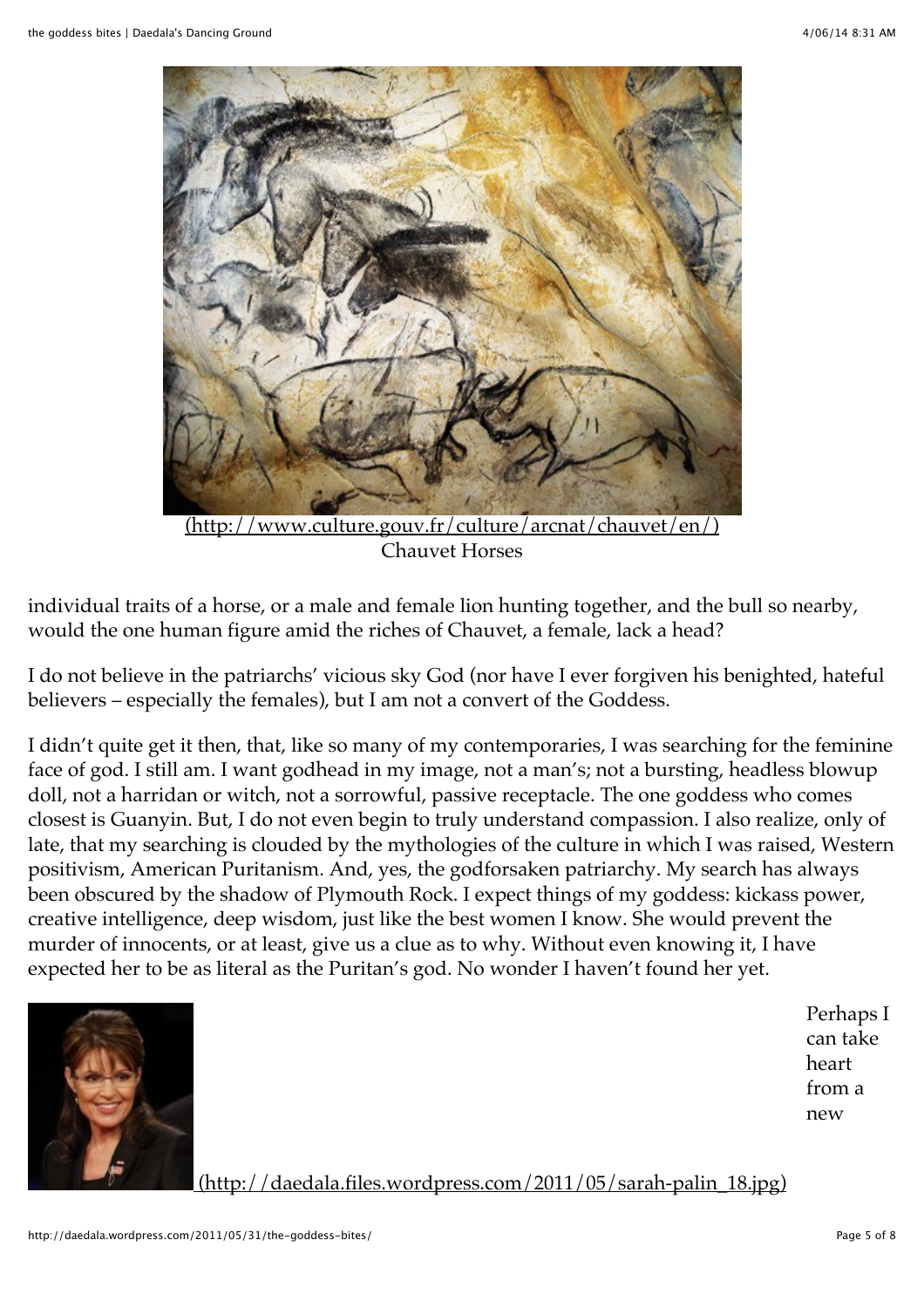#### Mama Grizzly

generation of feminists, who take the sacred image of the cave bear seriously, projecting a renewed power and vitality, and who are both spiritual and commonsense practical. They call themselves "Mama Grizzlies."

#### Or, maybe not.

So where is my Goddess? If she is in my image, what aspect of it? If I am not to literalize her, how can I see her? I'm not sure I ever will. But when I look at the animals of Chauvet, I feel wonder and awe rising. The animals hunt, they battle, they run. They are living. Many are animals the people of the [Ardèche river \(http://en.wikipedia.org/wiki/Gorges\\_d%27Ardeche\)](http://en.wikipedia.org/wiki/Gorges_d%27Ardeche) valley would have hunted and killed. They would be eaten by the hunters and their community. Some, like the lions, might kill the hunters. The technical skill of the artists — and I am a skilled enough artist in my own right to appreciate it fully — is greater than my own at rendering the personality, spirit and being of an animal, though I am often inspired to try. I feel the same wonder when I see wild animals on the desert trail near my home: gila monster, deer, peccary. And I feel dread. One does not touch the gila monster; the javelinas are large, dangerously short-sighted and sharp-tusked, and anger easily when their young are running with the band. One does well to admire the rattlesnake from a safe distance and you never want to step on one.

We live in what the Tibetan Buddhists call meat bodies. Life carries no guarantees, whatsoever. But, it is magnificent. I am female, and want to project my feelings of awe toward a female way of seeing the world. I would expect males to look toward a male. And both to take delight in the other.

Perhaps Eros is both my god and goddess. A much earlier, primeval Eros than the chubby cherub with the bow was darker, more shadowy, one of the protogenoi, or firstborn of the cosmos, who emerged out of Chaos long before the appearance of Aphrodite, who was later reckoned his mother. Among the protogenoi, gender seems to matter less; their issue, if any, are not necessarily created through coitus. The scant textual mentions are vague. Sappho called Eros the "Limb Loosener." She may have been referring to the shuddering, petite morte of orgasm. Eros also surely appears in the typhonic imperatives of childbirth; the diminishment and disappearence of boundaries between self and other in all unforeseen moments of deep connection, as when one comes eye to eye with a wild animal; and the disentanglement of spark from clay in death.

Will I ever find my Goddess? Would I even know if I did? At this point, I very much doubt it. The best I can do, like my ancient brothers and sisters at humanity's dawn, is to look, make art, live, love, and die.

For a sample critique of the Chauvet Venus hypothesis: [http://accuca.conectia.es/czuchner010701.htm \(http://accuca.conectia.es/czuchner010701.htm\)](http://accuca.conectia.es/czuchner010701.htm)

I obtained my doctorate at Pacifica Graduate Institute, which houses the Opus Archives [\(http://www.pacifica.edu/opus\\_archive\\_research\\_center.aspx\), the repository of Maria](http://www.pacifica.edu/opus_archive_research_center.aspx) Gimbutas' library, as well as that of Joseph Campbell; eventually it will house that of James [Hillman \(http://www.mythosandlogos.com/Hillman.html\), the most prominent post-Jung](http://www.mythosandlogos.com/Hillman.html)ian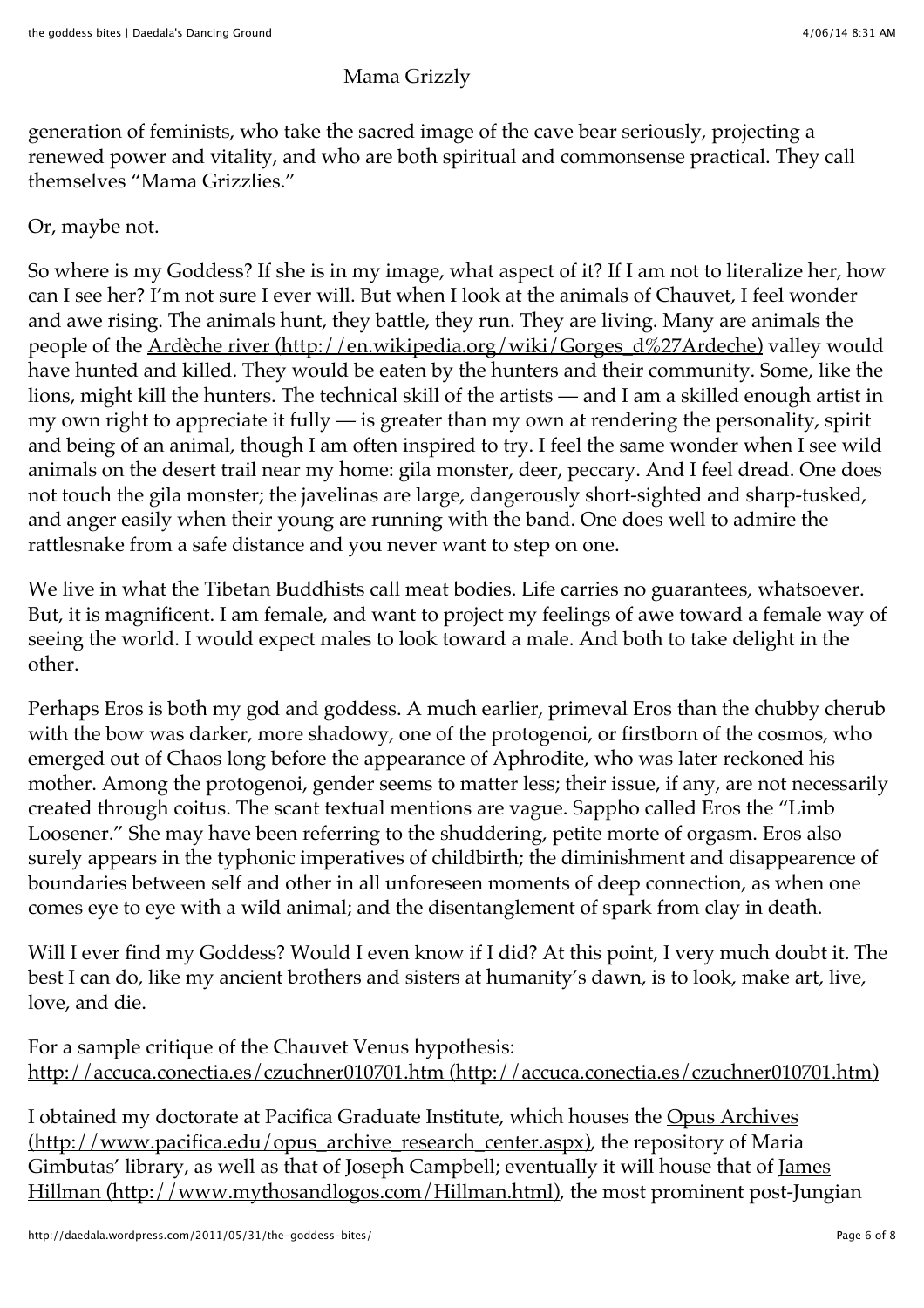[depth psychologist, and of my own academic advisor, Christine Downing](http://www.pacifica.edu/innercontent-m.aspx?id=1880) (http://www.pacifica.edu/innercontent-m.aspx?id=1880), a prominent religious scholar and writer-participant in the birth of the goddess movement of the 70s and 80s.

#### Posted in [Uncategorized](http://daedala.wordpress.com/category/uncategorized/)

I remember these discussions about Gimbutas's work: why are the breasts so big, why no head? I thought Gimutas answered that well. These statues are not a literal depiction of a personal deity. They are symbolic of the life force, the vulva, the breast, the organs of nurturance representing the female-ness of creation. If the phallus can be depicted later in history, as in a hern, to represent fertility, why not parts of the female form? Earth based spiritualities, religions, cosmologies that encompass and inform the totality of a culture do not usually have a "personal" god or goddess. This animistic presence is literal in a completely different way, in fact, the statement "Thou Art Godess" is also a literal commentary used by some. How does the saying go? Don't mistake the signpost for what it is pointing too. What I am hesitant to accept is the word "feminine." That is a construct of gender that I believe is malleable, and of course changes in every culture. In a way, the vulva and breasts of these ancient statues remove any reference to "feminine," and refer to raw female-ness. And wow, I read Downing! Very cool she was your advisor!

By: **[circesantaniello@yahoo.com](http://livemythically.blogspot.com/)** on June 3, 2011 at 5:57 am

#### [Reply](http://daedala.wordpress.com/2011/05/31/the-goddess-bites/?replytocom=92#respond)

Circe, thank you for this comment. My insight was that I've been seeking my 'goddess' through the literalizing lens of Puritanism, a persistent, unconscious force in this culture. You make the point much more clearly and completely, that literalizing any image of deity stops very far short of the truth of the psyche. Your thoughtfulness reminds me I'm whining when I complain about Gimbutas or, for that matter, the use Eisler made of her writings. Still, I would love to know the impossible: what did the images mean to the people who made them? And, hopefully, the more possible, and I realize, my real point: what can we do to empower and enfranchise our sisters, real women in the real world, to quell rape, oppression and murder and liberate the creative energies of half the world.

Yes, Chris Downing is a wonderful inspiration. She is a fierce scholar and thinker, and a generous teacher, still going strong in her 70's.

By: **daedala** on June 18, 2011 at 9:42 am

[Reply](http://daedala.wordpress.com/2011/05/31/the-goddess-bites/?replytocom=93#respond)